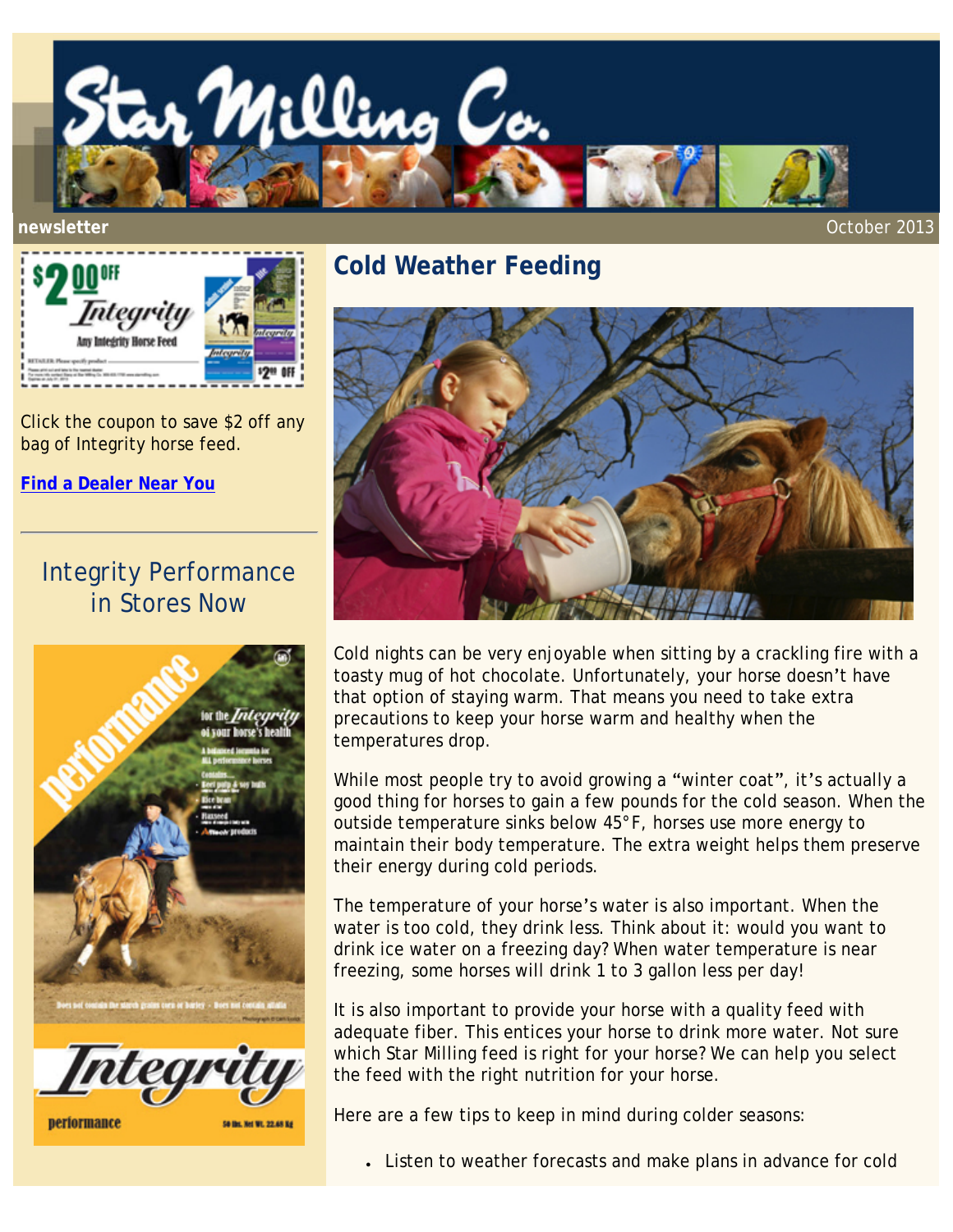Star Milling's Integrity Performance is now available at [feed stores](http://starmilling.com/dealer.php) near you. This horse feed is formulated for event horses and those that need more fuel for performance.

Integrity Performance contains:

- Low protein and starch and high fat, which is easier for horses to turn into fuel.
- High soluble fibers, beet pulp and soy hulls to promote gut integrity.
- Alltech<sup>®</sup> products with yeast culture ingredients that improve digestion.
- Flaxseed and Rice Bran to improve the luster and condition of the coat.

With Star Milling products, you get excellent quality at the best price possible. To purchase Integrity Performance, visit your local feed store or [find a dealer](http://starmilling.com/dealer.php) near you on [starmilling.com](http://www.starmilling.com/).



periods

- Increase the amount of long stem hay fed by about 10% approximately 72 hours prior to cold conditions (see this Fact Sheet for detailed guidelines)
- Allow your horse to carry extra body weight during the winter
- If the water source is not heated then offer warmed water daily
- Provide your horse with a feed with adequate fiber

With these tips in mind, you'll be able to keep your horse happy and healthy throughout the cold winter nights, without having to share a blanket.

## **Star Milling Reformulates Ultra Balance Adult and Puppy Foods**

We know how important your pets are to you. So we occasionally finetune our dog foods to ensure your pets get the best nutrition possible.

We've recently reformulated our Ultra Balance Adult dog food to be tastier and healthier than ever. It now has:

- Multiple protein sources to give your dog a good balance of amino acids.
- 25% protein and 12% fat
- Fish, which provides the all-important omega fatty acids that boost metabolism.
- Spirulina for protein and essential amino acids.
- Beet pulp adds soluble fiber and assists digestion.
- Brewer's Yeast for vitamin B.
- Kelp provides antioxidants for overall cell-health.
- Flax, which includes omega 6 and improves your dog's skin and coat.
- Alltech<sup>®</sup> products, with yeast culture ingredients that promote good digestion.

Puppies have different nutritional needs than adult dogs. Our recently reformulated puppy food is designed to get them started out on the right path. In addition to the ingredients found in Ultra Balance Adult, Ultra Balance Puppy Food contains:

- 30% protein and 18% fat for growth.
- Yucca to reduce the odor in feces.
- Yeast cultures for good digestion and gut integrity.

Ultra Balance products are also known for what they don't include—both blends contain no corn or wheat because high starch grains can cause allergies and itchy skin.

With Star Milling products, you get excellent quality at the best price